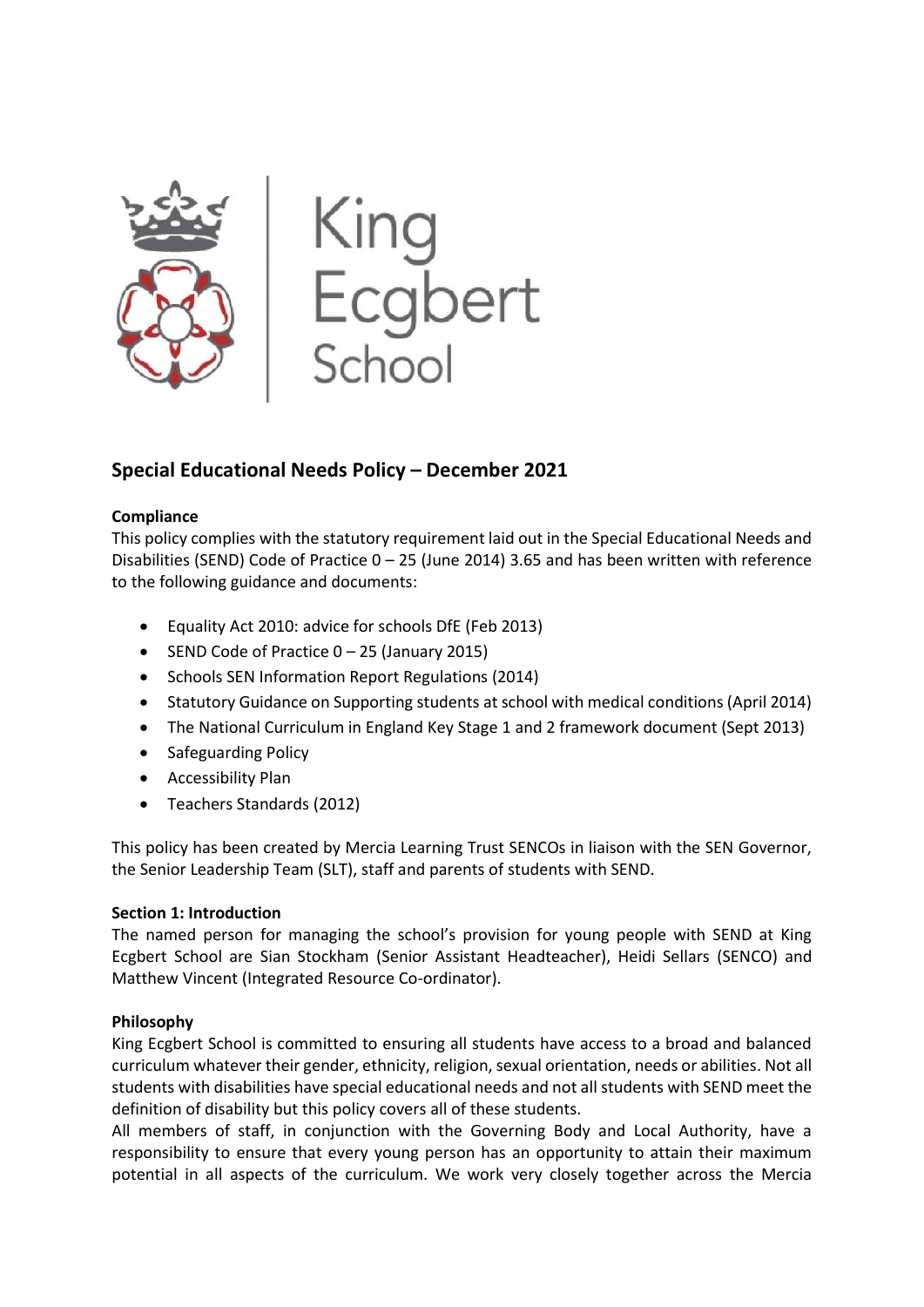Learning Trust to ensure that we take positive action to ensure that our settings make appropriate provision through curriculum planning, delivery and assessment for children of differing abilities, alongside encouraging children to be involved in their own learning and to be aware of their targets.

## **Objectives**

- to identify students with special educational needs and disabilities and ensure that their needs are met
- To work within the guidance provided in the SEND Code of Practice, 2015
- To ensure that students with special educational needs and disabilities have access to and participate in all the activities of the school and that we operate a "whole student, whole school" approach to the management and provision of support for young people with special educational needs
- To ensure that all learners make the best possible progress
- To ensure parents are informed of their child's special needs and how to support their learning and that there is effective communication between parents and school
- To ensure that learners express their views and are fully involved in decisions which affect their education
- To promote effective partnership and involve outside agencies when appropriate.
- To promote self-worth by encouraging independent learning
- To provide a Special Educational Needs Co-ordinator (SENCO) who will work with the SEN Inclusion Policy
- To provide support and advice for all staff working with students with special educational needs

## **Definition of SEND**

Students have special educational needs if they have a difficulty which calls for special education provision to be made for them *which is additional to or different from* differentiated curriculum plans. King Ecgbert School regards students as having a SEND if they:

a) Have a significantly greater difficulty in learning than the majority of students of the same age; b) Have a disability which prevents or hinders them from making use of educational facilities of a kind generally provided for students/young people of the same age in schools within the area served by the LA

c) A child under compulsory age has special educational needs if they fall within the definition at (a) or (b) above or would do so if special educational provision was not made for them (Clause 20 Children and Families Bill)

Students must not be regarded as having a learning difficulty solely because the language or form of language of their home is different from the language in which they will be taught.

All King Ecgbert teachers are teachers of SEND and have responsibility for planning the curriculum to ensure it is accessible to all. The varying needs of students should be addressed through personalised learning and through appropriate differentiation wherever possible.

Additional provision is provided to ensure students have the necessary skills to access the curriculum independently wherever possible.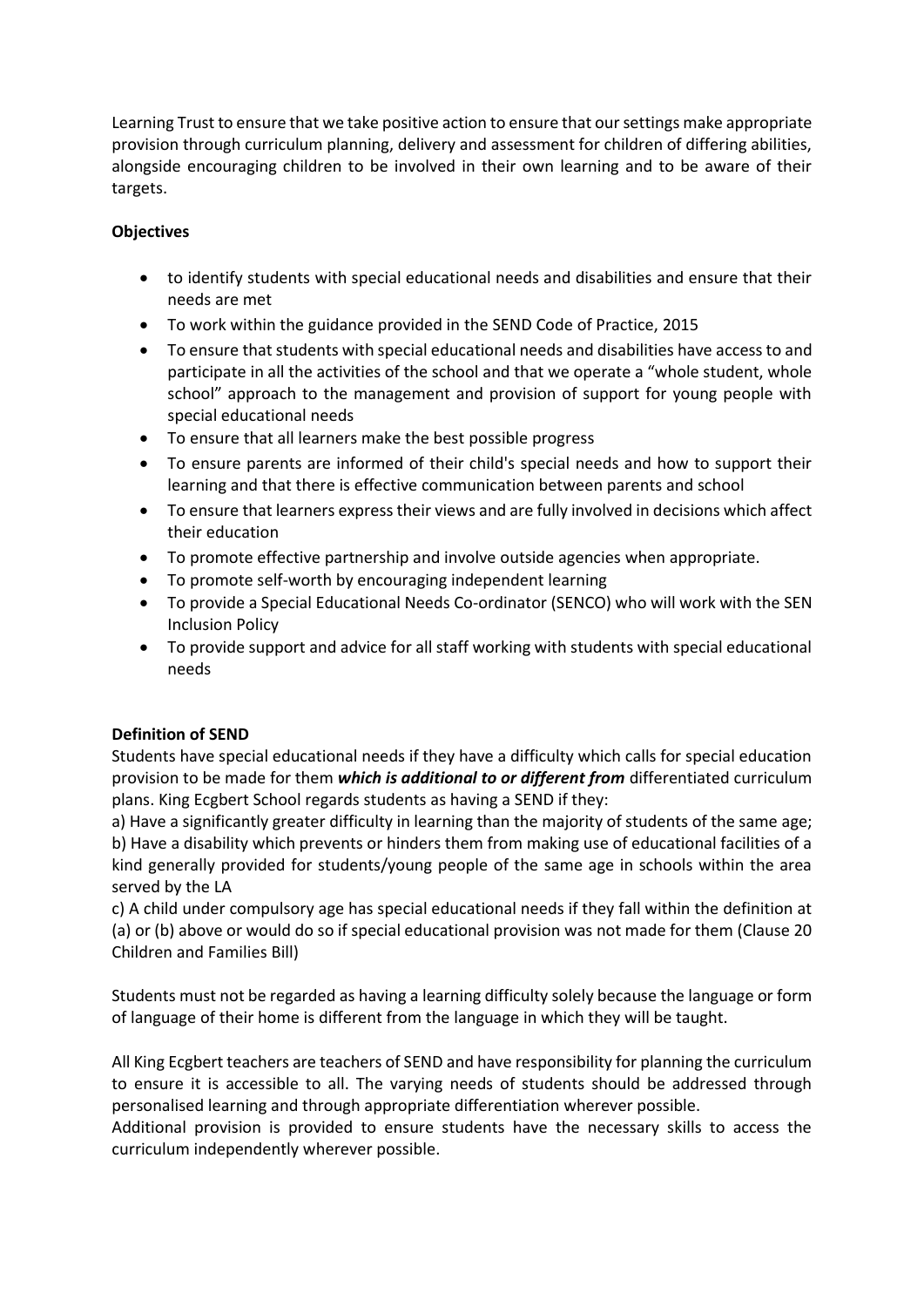### **Section 2: Aim**

Provision at King Ecgbert is characterised by;

- early identification and intervention
- removing barriers to learning adopting a holistic approach
- the early and close involvement of parents
- good communication
- tracking and monitoring of students' progress
- focus on outcomes for children and not just hours of provision/support
- raised aspirations of and expectations for all students with SEND
- close working relationships with outside professionals
- class teachers retaining responsibility for students with SEND and their provision
- smooth transition for all students with SEND

### **Section 3: Identifying Special Educational Needs**

The school uses the graduated approach as outlines in "The Code of Practice 2014". To help with this process information is collated from a variety of sources which is then used to plan the next steps. At King Ecgbert School we identify the needs for individual students by considering the needs of the whole child, not just the special educational needs of the child.

#### **Liaison with feeder settings/schools**

Feeder settings/schools are contacted throughout the year prior to transfer. Information is shared, including from any outside professionals working with the children, about any child who has been identified as having, or previously having, a SEND. Where practicable the SENCo/IRU Manager will attend meetings to ensure a smooth transition is made. Relevant information is disseminated to teaching staff before transfer.

#### **Individual diagnostic assessments**

Individual diagnostic assessments are used for children where there are concerns. Skills in literacy and numeracy will be carefully looked at together with progress, both previous and present.

### **Student progress meetings**

King Ecgbert School holds parents' evening where the progress of every child is reviewed. Where there are initial concerns about a child's progress the next steps to accelerate progress will be planned for by the class teacher. This information will be shared with the SENCo and the child will be monitored where appropriate.

#### **Staff observation**

Members of staff consult with the SENCo if they notice students who may need specialist help during the school year. Evidence for that concern must be produced, with clear information about what the class teacher has already tried to do to support the student.

#### **Referrals by parents or carers**

Any parent/carer may express concern. Once information is gathered the process is the same as for staff referrals.

All parental referrals are acted upon.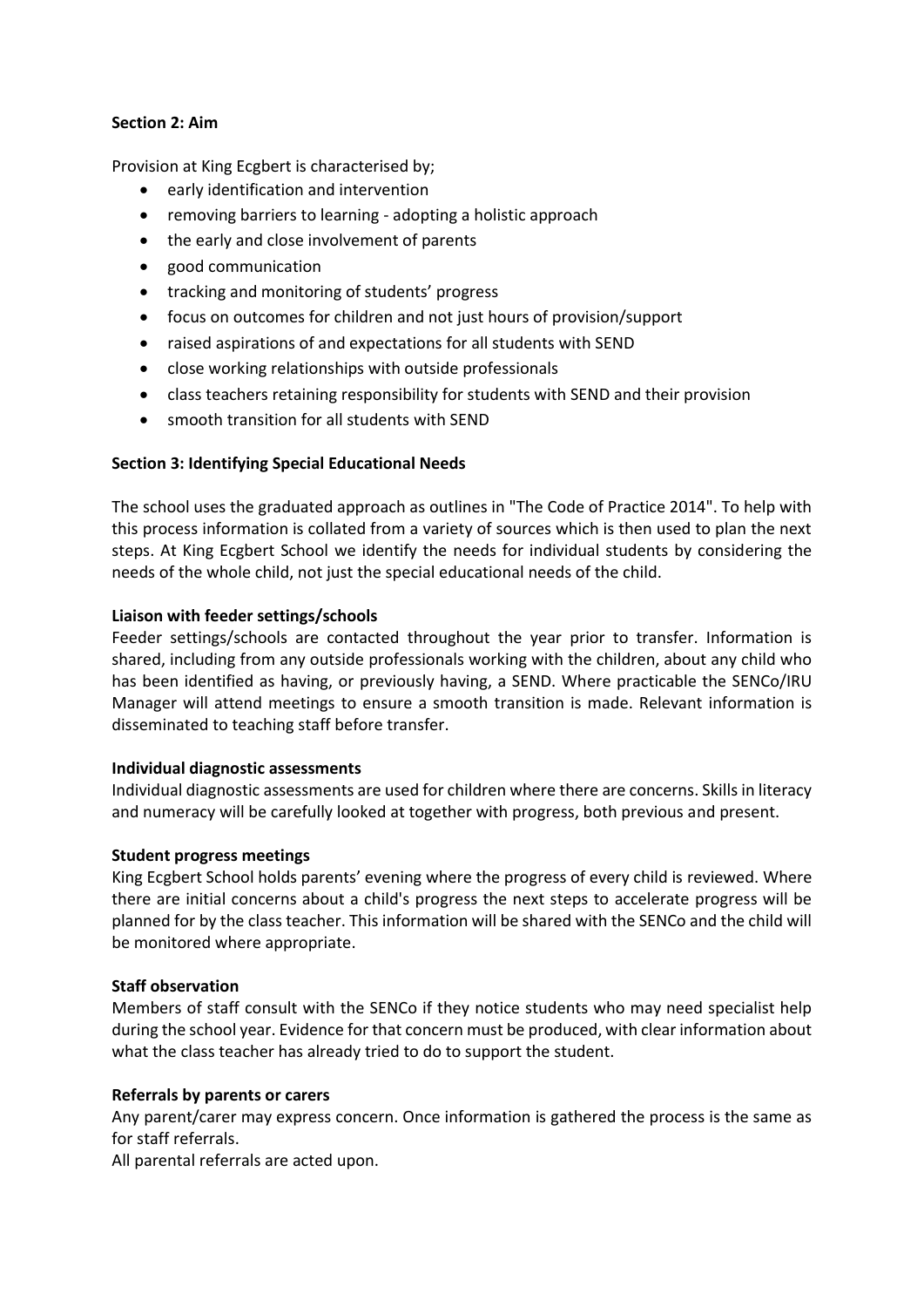| The four broad categories of need are<br>detailed below: |                                                                                                                                                                                                                                                                                                                                                                                                                                                                                                                                                                                                                                                      |
|----------------------------------------------------------|------------------------------------------------------------------------------------------------------------------------------------------------------------------------------------------------------------------------------------------------------------------------------------------------------------------------------------------------------------------------------------------------------------------------------------------------------------------------------------------------------------------------------------------------------------------------------------------------------------------------------------------------------|
| Communication and Interaction (C&I)                      | Speech, Language and Communication Needs (SLCN)<br>Autism Spectrum Disorder (ASD)<br><b>MLD</b>                                                                                                                                                                                                                                                                                                                                                                                                                                                                                                                                                      |
| Cognition and Learning (C&L)                             | Severe Learning Difficulties (SLD)<br>Profound and Multiple Learning Difficulties<br>(PMLD)<br>Specific Learning Difficulty (SpLD) this includes a<br>range of conditions such as dyslexia (difficulties<br>with reading/spelling/speed of<br>processing/difficulties with organisation);<br>dyscalculia (maths); dyspraxia (co-ordination) and<br>dysgraphia (writing).<br>A discrepancy between achievement and general<br>intellectual ability that may indicate that a child or<br>young person has a SpLD.                                                                                                                                      |
| Social, Emotional and Mental Health (SEMH)               | A wide range and degree of mental health problems<br>might require special provision to be made. These<br>could manifest as difficulties such as;<br>Problems of mood (anxiety or depression),<br>Problems of conduct (oppositional problems and<br>more severe conduct problems including aggression),<br>Self-harming,<br>Substance abuse,<br>Eating disorders or physical symptoms that are<br>medically unexplained,<br>Attention deficit hyperactive disorder (ADHD),<br>Attachment disorder,<br>Autism or pervasive developmental disorder,<br>An anxiety disorder,<br>A disruptive disorder or, rarely, schizophrenia or<br>bipolar disorder. |
| Sensory and/or physical needs (S/PD)                     | Visual Impairment (VI)<br>Hearing Impairment (HI)<br>Multi-Sensory Impairment (MSI)<br><b>Physical Disability</b><br>Medical                                                                                                                                                                                                                                                                                                                                                                                                                                                                                                                         |

Other factors may impact on progress and attainment but may not be a Special Educational Need. These will need considerations making for and include;

• Disability ( the Code of Practice outlines the "reasonable adjustment " duty for all settings and schools provided under current Disability Equality legislation – these alone do not constitute SEN)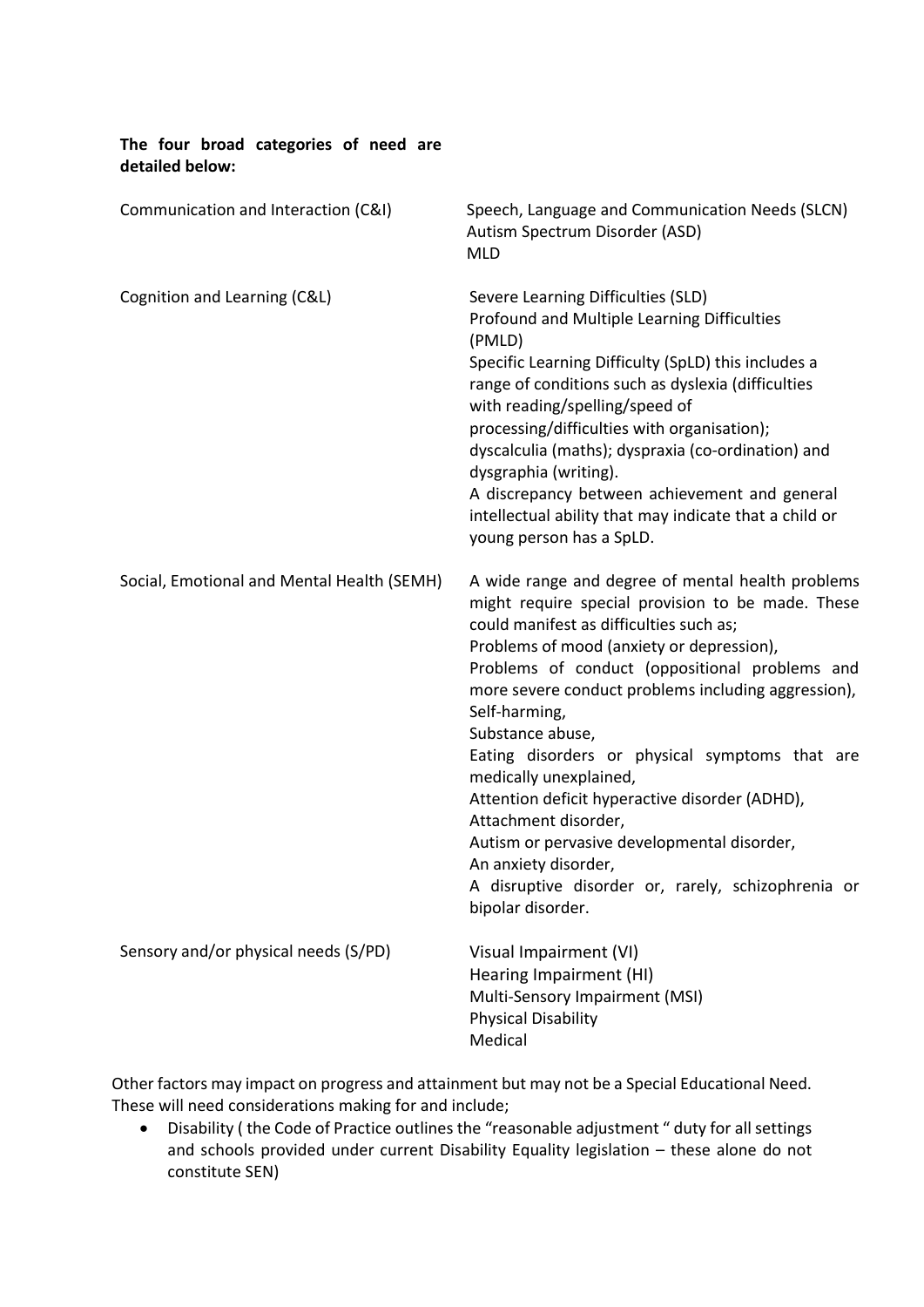- Attendance and Punctuality
- Health and Welfare
- EAL
- Being in receipt of Pupil Premium Grant
- Being a Looked After Child

#### **Section 4: A Graduated Approach to School Support**

A graduated approach to School Support is adopted for students identified as having SEND. A level and type of support is provided to enable the student to achieve adequate progress. Provision is identified and managed by the SENCo but will be planned and delivered by teaching and support staff.

### **Wave 1 - Quality First Teaching by all teaching staff**

Teachers are responsible and accountable for the progress and development of the students in their class, including where students access support from Learning Support Assistants or specialist staff.

High quality teaching, differentiated for individual students, is the first step in responding to students who have or may have SEN.

Additional intervention and support cannot compensate for a lack of good quality teaching.

School regularly and carefully reviews the quality of teaching for all students, including those at risk of underachievement. This includes reviewing and, where necessary, improving, teachers' understanding of strategies to identify and support vulnerable students and their knowledge of the SEND most frequently encountered.

#### **Wave 2**

Wave 2 is initiated where students have failed to make adequate progress as identified by the class teacher, head of department or SENCo through the assessment arrangements available in school. If teachers and parents agree to interventions that are additional to or different from the schools differentiated curriculum then a move to SEN Support\* will be agreed and the student will be entered onto the schools SEN register.

\* Please note - the single category of School Support now replaces School Action and School Action Plus.

Provision from within the schools resources is identified to help meet the students' needs. Interventions may include;

- additional learning programmes such as additional literacy lessons, Guided Reading, paired reading and numeracy interventions
- smaller group sessions
- appropriate teaching groups/sets
- group support on a regular basis
- booster class where appropriate
- additional staff training

Strategies and suggested interventions are shared on Pen Portraits to support teachers with ensuring access to the curriculum.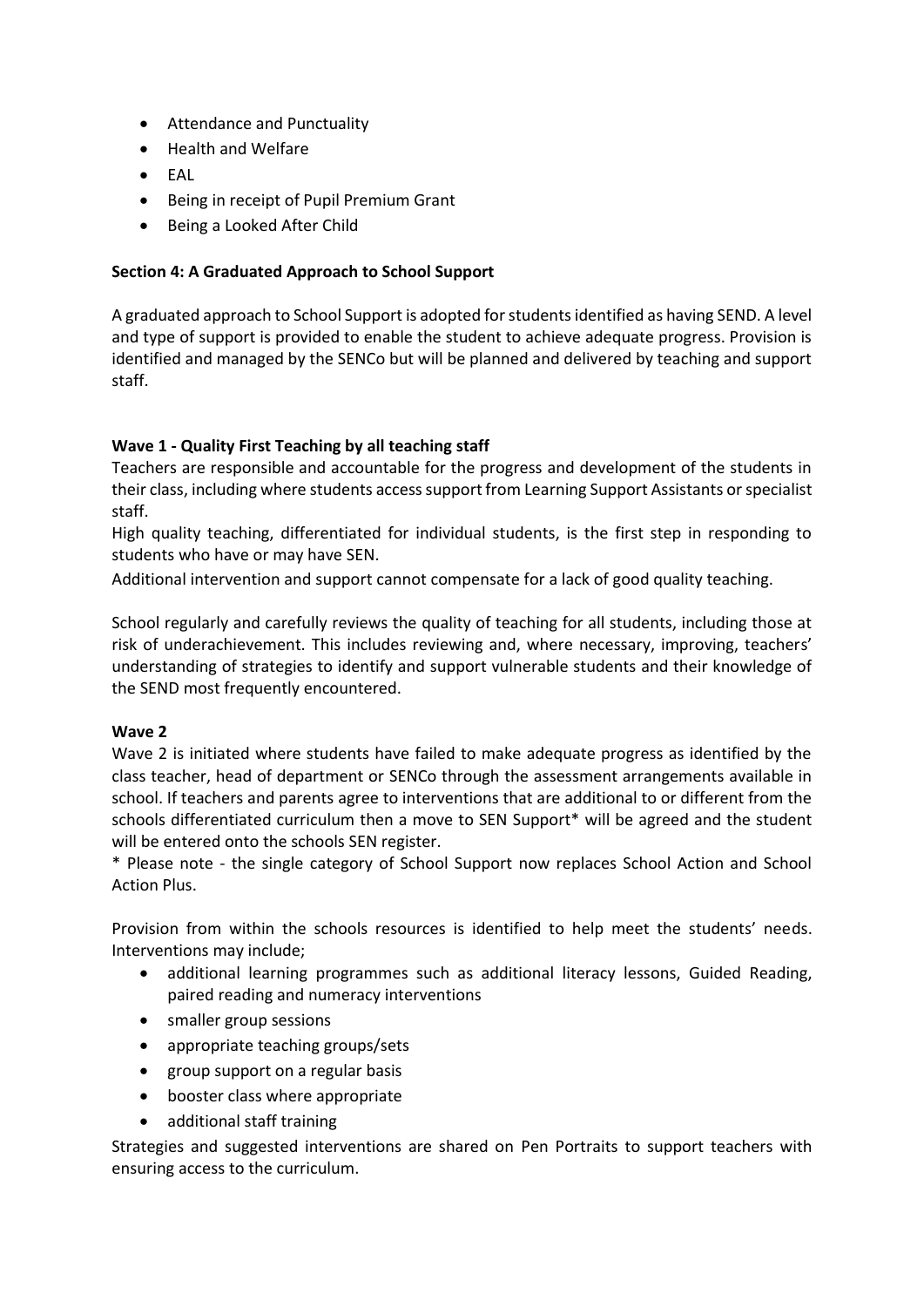When a child is placed on the SEN register they are monitored through termly reviews. These reviews may be held more frequently than every term, depending on the needs of the individual student. These review cycle will follow the **assess, plan, do and review** cycle

#### **Assess**

Students with SEND may be identified through the teachers' observations and assessment, standardised assessments (SATs, etc.), progress checklists, target setting, parental/carers concerns, the student's own observations or by external agencies.

### **Plan**

Where it is decided to provide a student with School Support, the parents **must** be notified. The SENCo and/or SEND Manager should agree in consultation with the parent and the student the interventions and support to be put in place, as well as the expected impact on progress, development or behaviour, along with a clear date for review. All identified students with SEND will have a personalised plan completed; this will be updated after each review.

### **Do**

The subject teacher should remain responsible for working with the child on a daily basis. Where the interventions involve group or one-to-one teaching away from the main class or subject teacher, they should still retain responsibility for the student, working closely with any Learning Support Assistants or specialist staff involved, to plan and assess the impact of interventions. The SENCo should support the class teacher in the further assessment of the child's particular strengths and weaknesses, in problem solving and advising on the effective implementation of the support.

#### **Review Process**

At the end of each term students attending withdrawal interventions will be retested and information on progress will be gathered and analysed by the SEND Manager. If a student has a One Page Profile in place this along with targets will be reviewed and updated at this time and a decision will be made as to whether the intervention is to continue or cease.

Students with an Education, Health and Care Plan have targets which have been established after consultation with the parents/carers and the individual student and include targets identified in the Statement of SEND/EHC Plan. These targets will be shared with relevant staff and be implemented, at least in part and as far as possible, in the normal classroom setting. The delivery of the interventions will continue to be the responsibility of the class teacher. All statements/EHC Plans will be reviewed annually with the review taking place in school. The parents/carers, the young person and involved professionals will be invited to consider the progress made by the young person in achieving targets set and whether any amendments need to be made to the statement/EHC Plan. Students participate in their Annual Reviews by:

- Attending their review meetings
- Offering their opinion and advice in the setting of targets
- Discussing their aspirations/achievements/concerns/issues in advance of the review meeting with parents/carers or others as appropriate.

#### **Wave 3**

Where students fail to make adequate progress, despite additional provision at Wave 2, the school seeks advice and involvement from external support services. These external support services can be called upon to provide specialist assessments, advice on teaching strategies or materials, short term support or training for staff.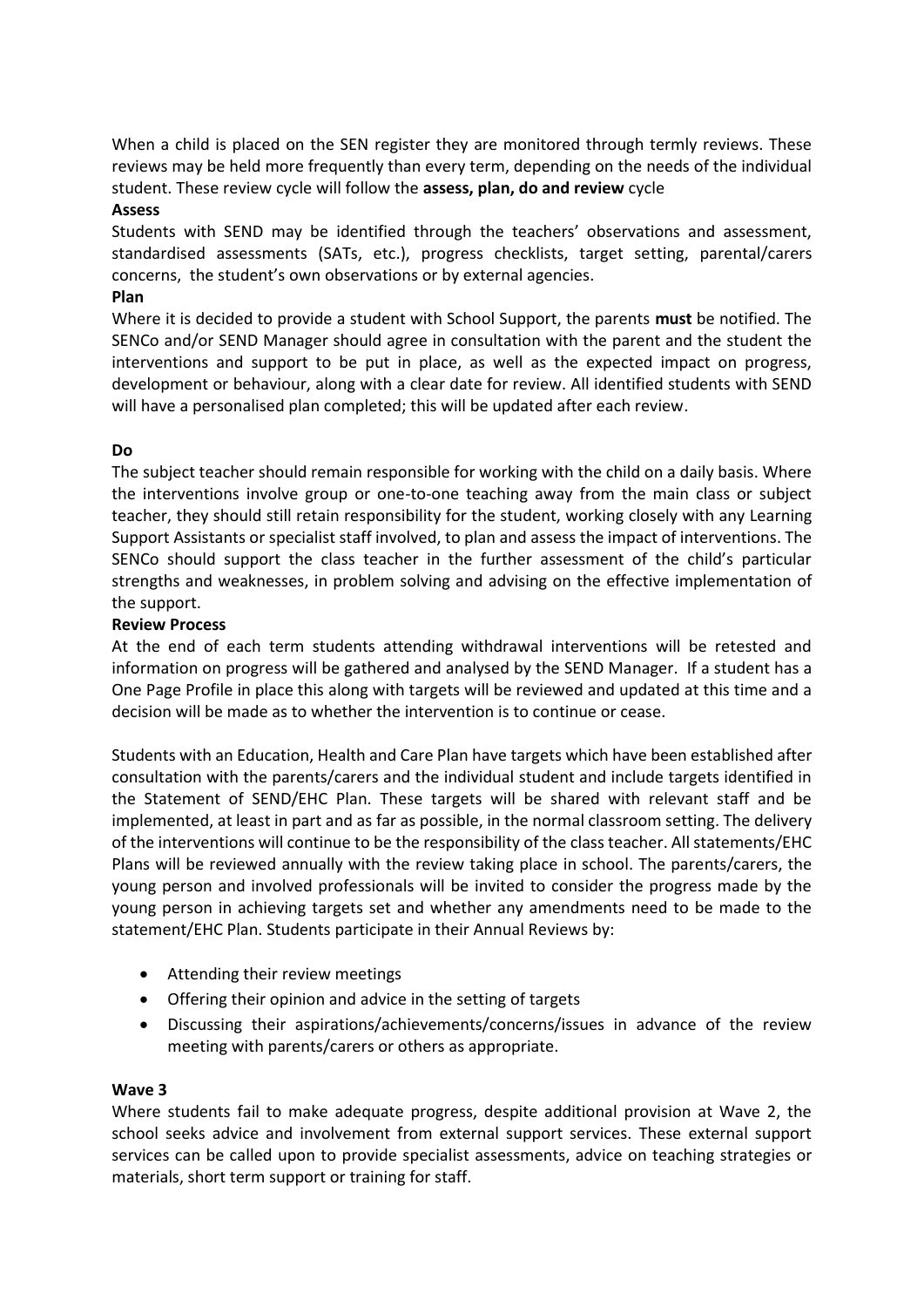#### **Support Plans and My Plans**

If a pupil's needs fall in band 3 or above on the Sheffield Support Grid it may be appropriate to complete a Support Plan in the first instance, and then a My Plan which would collate all the child's strengths and needs and plan outcomes and support to help the pupil to progress. It may also be appropriate in some cases to complete a My Plan for a child where there are concerns or anxieties around their progress. These anxieties may come from home, school or another agency supporting the young person.

#### **Statutory assessments/Education, Health and Care plans**

If a student fails to make adequate progress and has demonstrated a significant cause for concern, the school and/or the parents may decide to request that the LA undertakes a statutory assessment. This may lead to the student being provided with an Education, Health and Care Plan (EHC Plan).

The SENCO is responsible for providing support and monitoring and ensuring that students with EHC Plans receive a specified amount of support. The process of target setting, monitoring, and reviewing remains the same as at Wave 2.

### **Local Offer**

King Ecgbert School will cooperate generally with the local authority and local partners in the development and review of the local offer. This can be found at <http://www.sheffielddirectory.org.uk/kb5/sheffield/fsd/localoffer.page>and by searching for the school's name.

### **Section 5: Criteria for exiting the SEN register**

Where students make sufficient progress based on the assess, plan, do and review cycle it may be agreed that a student needs no further support and may exit the SEN register. Further support can be requested again at any point.

#### **Section 6: Supporting Students and Families**

School have liaised with the Local Authority to produce a Local Offer entry for King Ecgbert School. This can be found in the Sheffield Directory at

<http://www.sheffielddirectory.org.uk/kb5/sheffield/fsd/localoffer.page>

It is the school's statutory requirement to provide a **SEN Information Report;** *Regulation 51, Part 3, section 69(3)(a) of the Act* which can be found on the King Ecgbert School website.

King Ecgbert School endeavours to support students with SEND through signposting families to other agencies and services that may be of help e.g. MAST team, support groups, training opportunities as appropriate.

All the schools within the King Ecgbert Family of Schools are committed to ensuring that all children have quality transition experiences as they move through our schools. We work closely together to ensure that all children with SEND have bespoke packages of support at this time.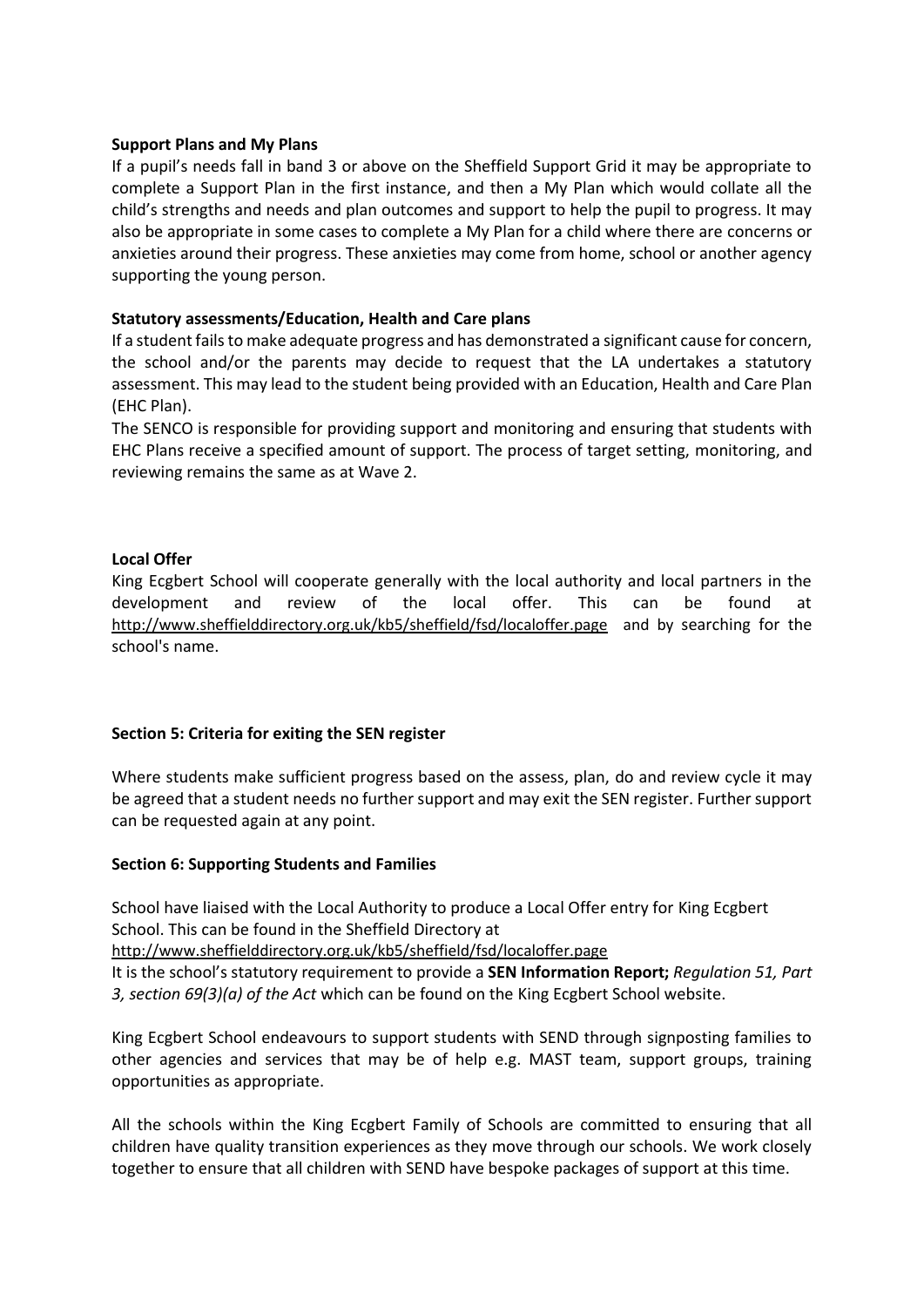## **Admissions**

King Ecgbert School will ensure it meets its duties under the Schools Admissions Code of Practice by:

- Not refusing admission for a child that has named the school in their EHC plan.
- Adopting fair practices and arrangements in accordance with the Schools Admission Code for the admission of children without an EHC plan.
- Considering applications from parents of children who have SEND but do not have an EHC plan.
- Not refusing admission for a child who has SEND but does not have an EHC plan because the school does not feel able to cater for those needs.
- Not refusing admission for a child on the grounds that they do not have an EHC plan.

## **Access arrangements**

King Ecgbert School follows national guidance about supporting children to access exams and other assessments. This is overseen by the Senior Leadership Team within school.

## **Section 7: Supporting Students at School with Medical Conditions**

The school recognises that students at school with medical conditions should be properly supported so that they have full access to education, including school trips and physical education. Some children with medical conditions may be disabled and where this is the case the school will comply with its duties under the Equality Act 2010.

Some students may also have Special Educational Needs or Disabilities (SEND) and may have a statement of SEND, or Education, Health and Care (EHC) plan which brings together health and social care needs, as well as their special educational provision and the SEND Code of Practice (2014) is followed.

## **Section 8: Monitoring and Evaluation of SEND**

Progress for students with SEND is regularly reviewed by Year Managers, SLT pastoral links and the SENCO. The views of parents/carers and students are sought through the review process with an emphasis on a child-centred approach. Regular student voice monitors the vies of students. The SEND governor plays a key role in monitoring and evaluating provision through regular meetings with the SENCO and review of outcomes for students with SEND and promote an active process of continual review and improvement of provision for all students.).

### **Section 9: Training and Resources**

- The SENCOs from each school across the Family of Schools within the trust meet regularly to discuss and plan for the current and future needs of children with SEND. This includes training, resources and additional support where appropriate.
- Resources are allocated to support children with additional needs as identified above. This may take the form of differentiated work in class, support from a Learning Support Assistant (LSA) in focused intervention groups, or 1:1 support.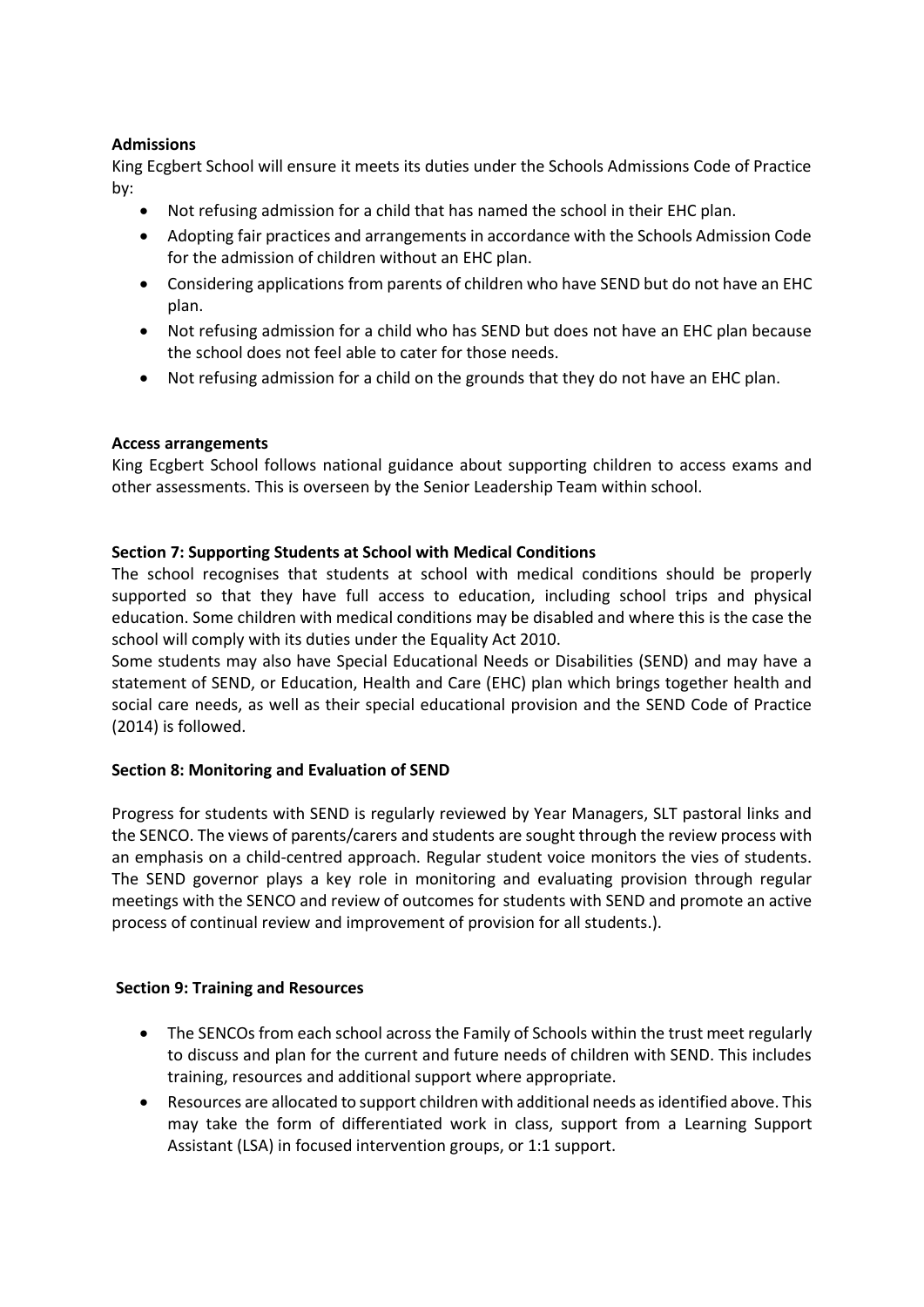• Where necessary, specialist equipment, books or other resources that may help the student are purchased, following the advice from outside professionals wherever possible.

#### **Section 10: Roles and Responsibilities**

#### **The Role of the Governing Body**

The governing body, in cooperation with the Headteacher, monitors the schools general policy and approach to the provision for children with SEND, monitors the appropriate staffing and funding arrangements and maintains a general oversight of the school's work.

The governing body:

- does its best to ensure that the necessary provision is made for any student who has SEND
- ensures that the teachers in the school are aware of the importance of identifying, and providing for those students who have SEND
- ensures that a student with SEND joins in the activities of the school together with students who do not have special educational needs, so far as is reasonably practical and compatible with the child receiving the special educational provision they need and the efficient education of the students with whom they are educated and the efficient use of resources
- has regard to the SEN Code of Practice when carrying out its duties toward all students with SEND
- ensures that parents are notified of a decision by the school that SEND provision is being made for the child

#### **The Role of the Headteacher**

- Ensure that those teaching or working with the student are aware of their needs, and have arrangements in place to meet them
- Ensure that teachers monitor and review the student's progress during the course of the academic year
- Cooperate with local authorities during annual EHC plan reviews
- Ensure that the SENCo has sufficient time and resources to carry out their functions
- Provide the SENCo with sufficient administrative support and time away from teaching to enable them to fulfil their responsibilities in a similar way to other important strategic roles within the school
- Regularly and carefully review the quality of teaching for students at risk of underachievement, as a core part of the school's performance management arrangements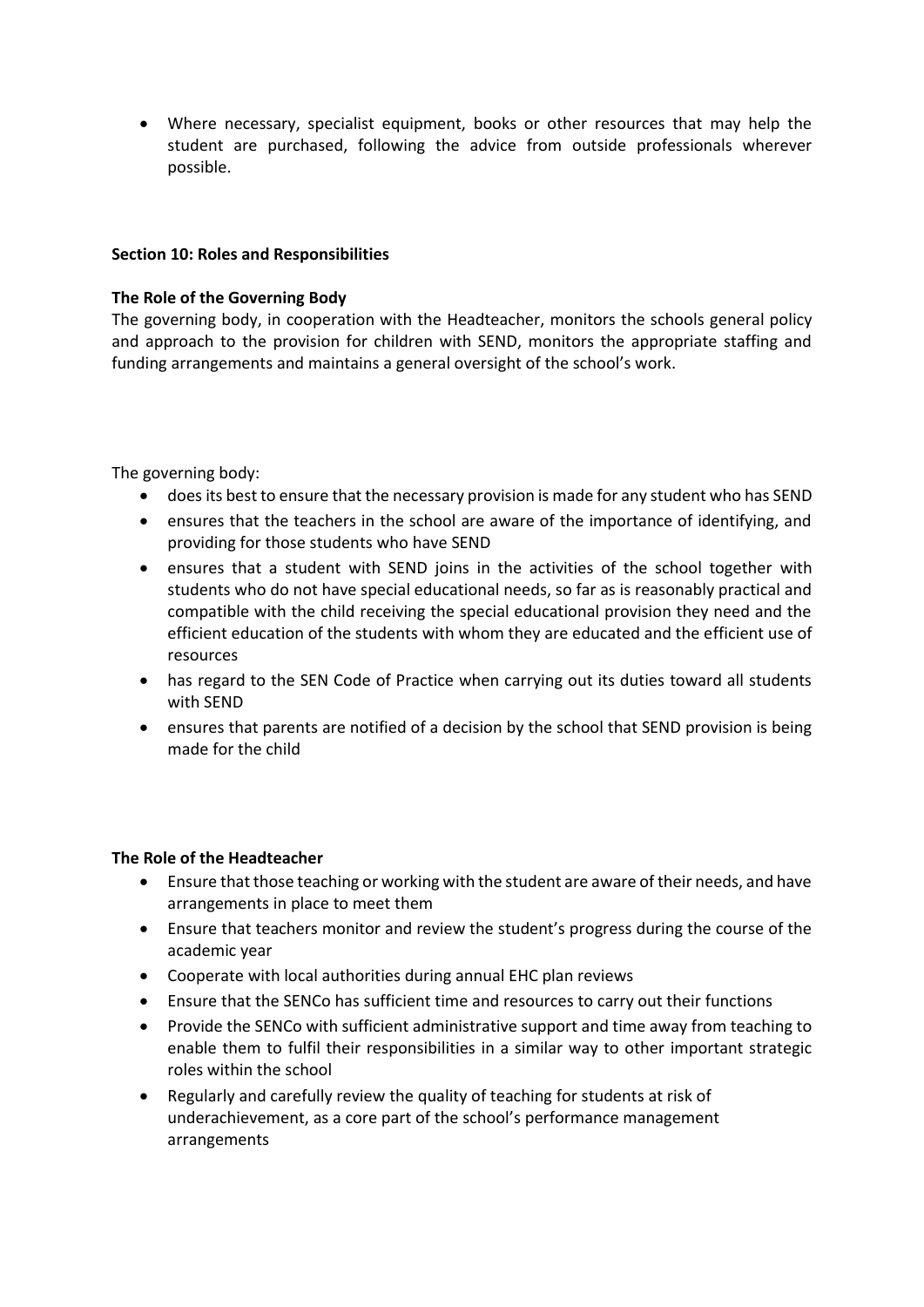• Ensure that teachers understand the strategies to identify and support vulnerable students and possess knowledge of the SEN most frequently encountered

### **The Role of the SENCo**

- Be a qualified teacher
- In collaboration with the Headteacher, the SENCO and governing body, determines the strategic development of the SEND policy and provision at King Ecgbert School with the ultimate aim of raising the achievement of students with SEND
- Liaising with and advising colleagues on all matters relating to SEND
- Contributing to the continuing development and training of school staff
- Overseeing the review and maintenance of statements/EHC Plans and records for all students with SEND
- Overseeing the day-to-day operation of the school's SEND Policy
- Co-ordinating provision for students with SEND
- Organising and maintaining the records of all students with SEND
- Liaising with parents/carers of students with SEND in co-operation with class teachers
- Liaising with all post 16 providers when students with SEND leave the school
- Contributing to the continuing development and training of school staff
- Liaising with external agencies including the LA officer with responsibility for SEND and the educational psychology service, health and children's services, voluntary bodies and others as relevant/appropriate
- Update LSA timetables and provision

## **The Role of the Class Teacher**

- In collaboration with parents, the SENCo and, where appropriate, the student themselves be involved in the planning and review of the support for students with SEND
- Set high expectations for every student and aim to teach them the full curriculum, whatever their prior attainment
- Use appropriate assessment to set targets which are deliberately ambitious
- Plan lessons to address potential areas of difficulty and to ensure that there are no barriers to achievement for every student
- Ensure that homework set for students with SEND is appropriate and tailored (where appropriate)
- Provide information when required for termly SEND reviews
- Identify individual students not making progress and inform SENCo/SEND Manager

## **Section 11: Storing and Managing Information**

SEND paper files are stored in locked cabinets in the SENCO office or the Integrated Resource office in line with the Trust Data Protection Policy (March 2016). Pen Portraits and other electronic data is protected in line with the trust policy i.e. Security software is installed on all computers containing personal data. Only authorised users are allowed access to the computer files and password changes are regularly undertaken.